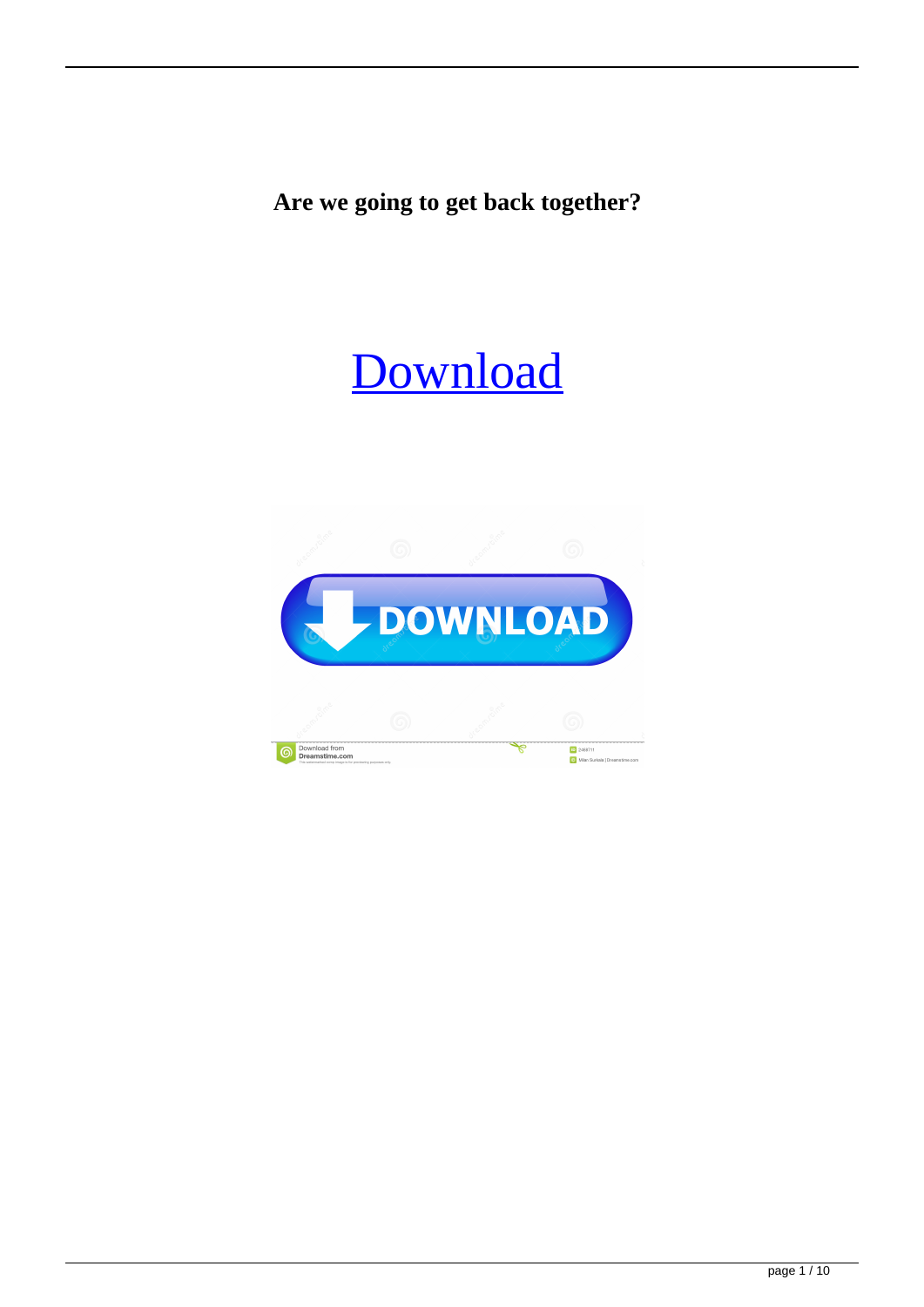Download Torrent | cgtb.com hy permill.openmind.org/hypermill. openmind.org.au/software/hyper mill.openmind.org/software/hyp ermill/index.html hypermill.openmind.org.au openmind.org Remove hypermill, openmind.openmind.org from your PC. openmind.org openmind.org open mind openmind.openmind.org/hypermill Download hypermill for PC, Mac or Linux. For all third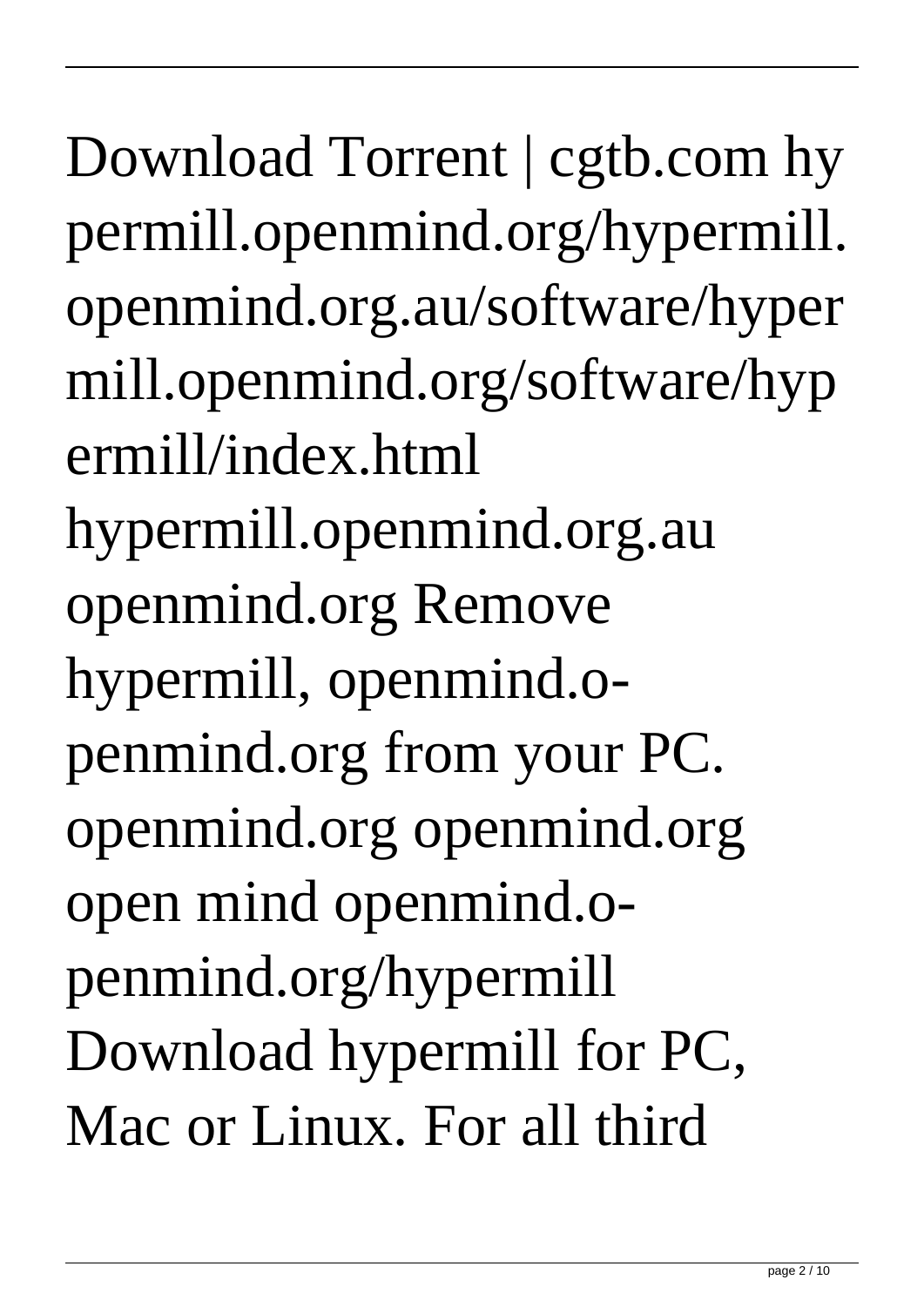parties it is forbidden to publish, distribute or otherwise process hypermill or remove hypermill from any location by any means. .Q: further apache rewrite basics Hi I've been running apache rewrites for a while now, and am enjoying it because it's very basic. The problem is, I want to do one thing, and one thing only, and cannot get it to work. Basically, I want to transform this url: to: I have tried many things, but I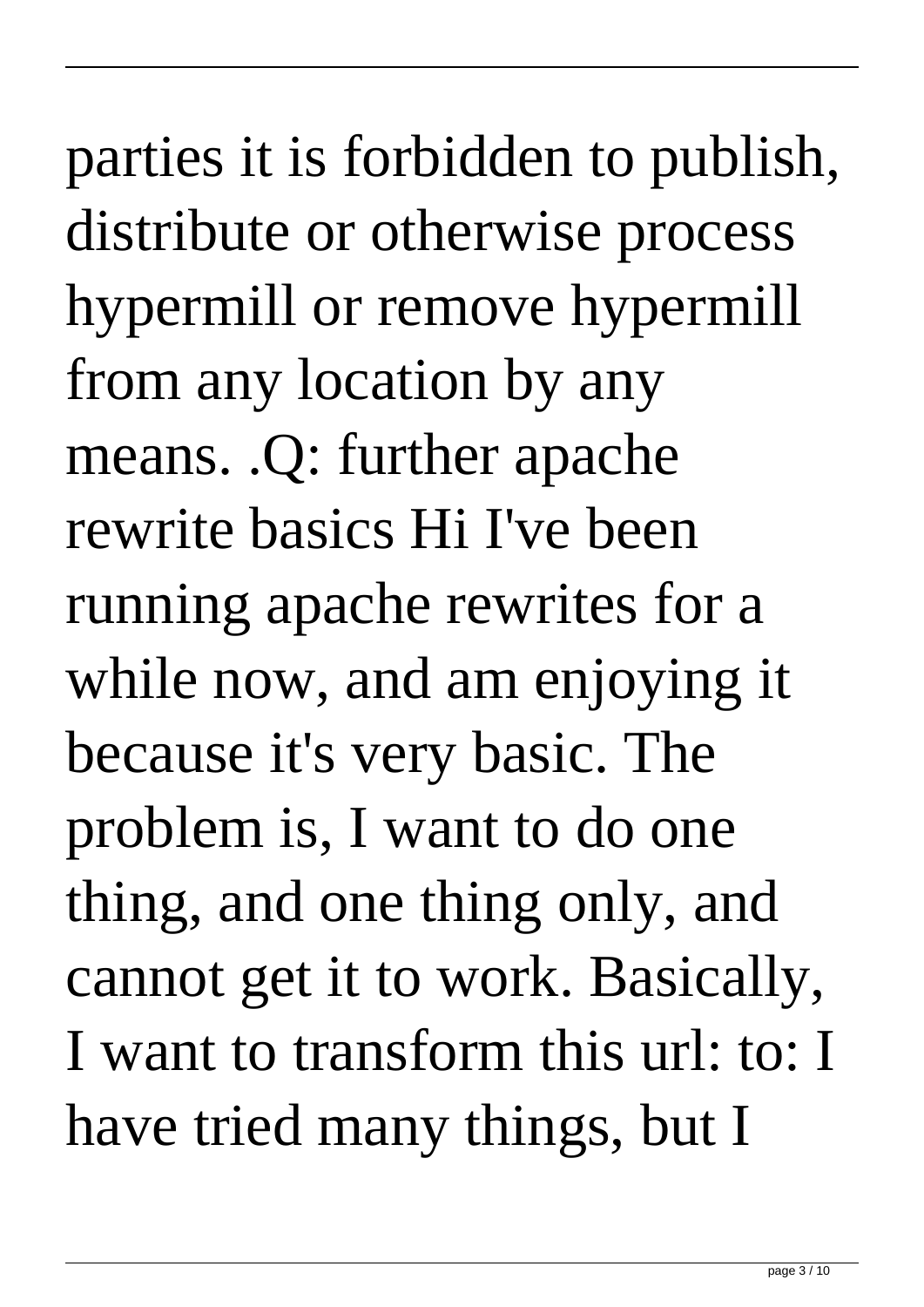have no idea what I am doing! Can someone please help me to achieve this - thank you! A: Make a RewriteRule RewriteEngine on RewriteRule /v2/url.html /v2/customer/%{QU ERY STRING [L] I can't tell if you want to only use the query string, but that's the simplest way to do so. The %{QUERY\_STRING} var will be filled in with the query string with the v2 part replaced by the actual value you want, as long as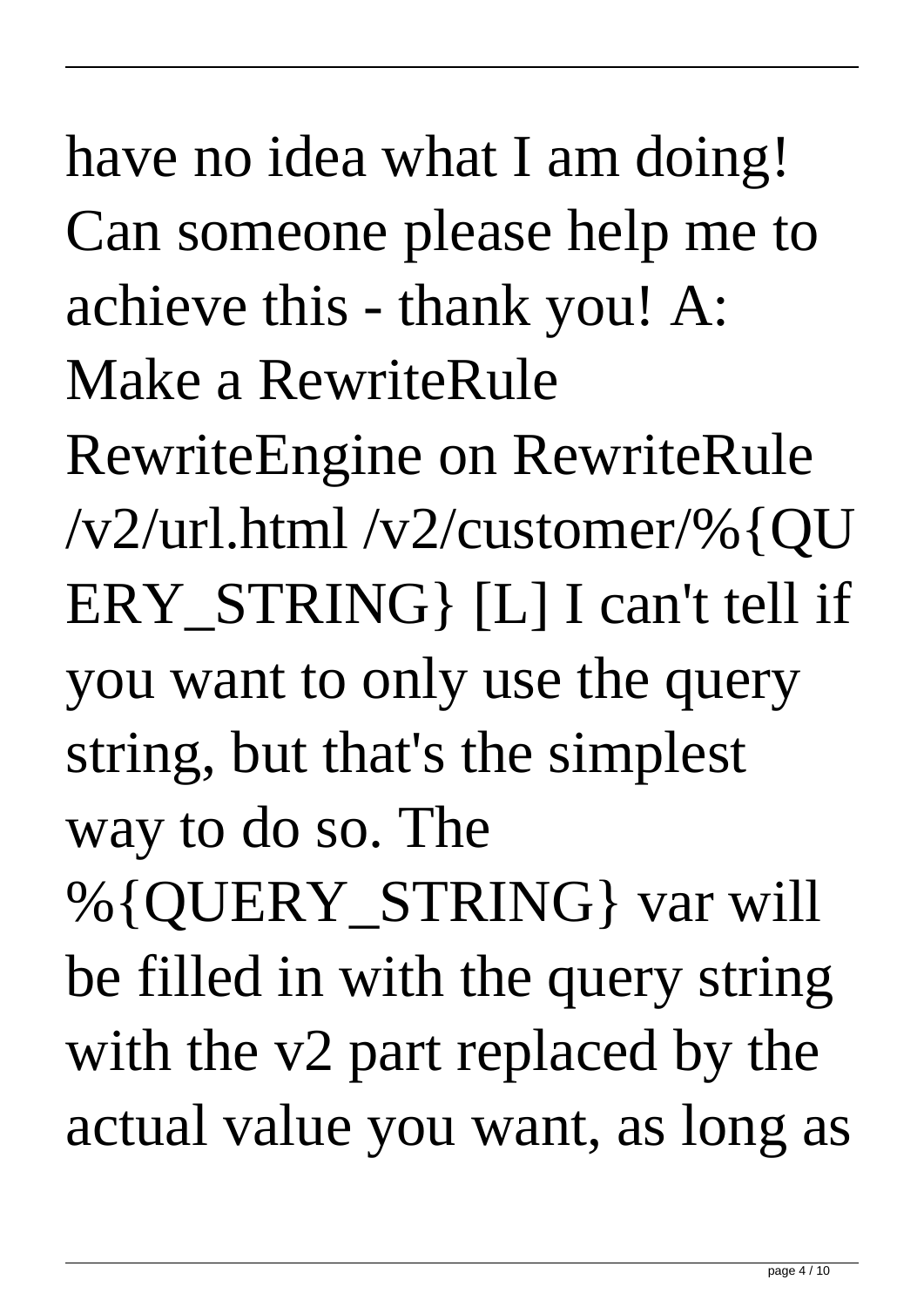the query string has a key called v2. Engraftment of transduced glial progenitor cells into the corticospinal tract in a rat model of ischemic spinal cord injury. We have previously shown that retroviral transduction of neural progenitor cells with the betaglucuronidase (GUSB) gene has the potential to increase the amount of functional denervated glial cells in the injured spinal cord of adult rats. In the present study, we evaluated the effect of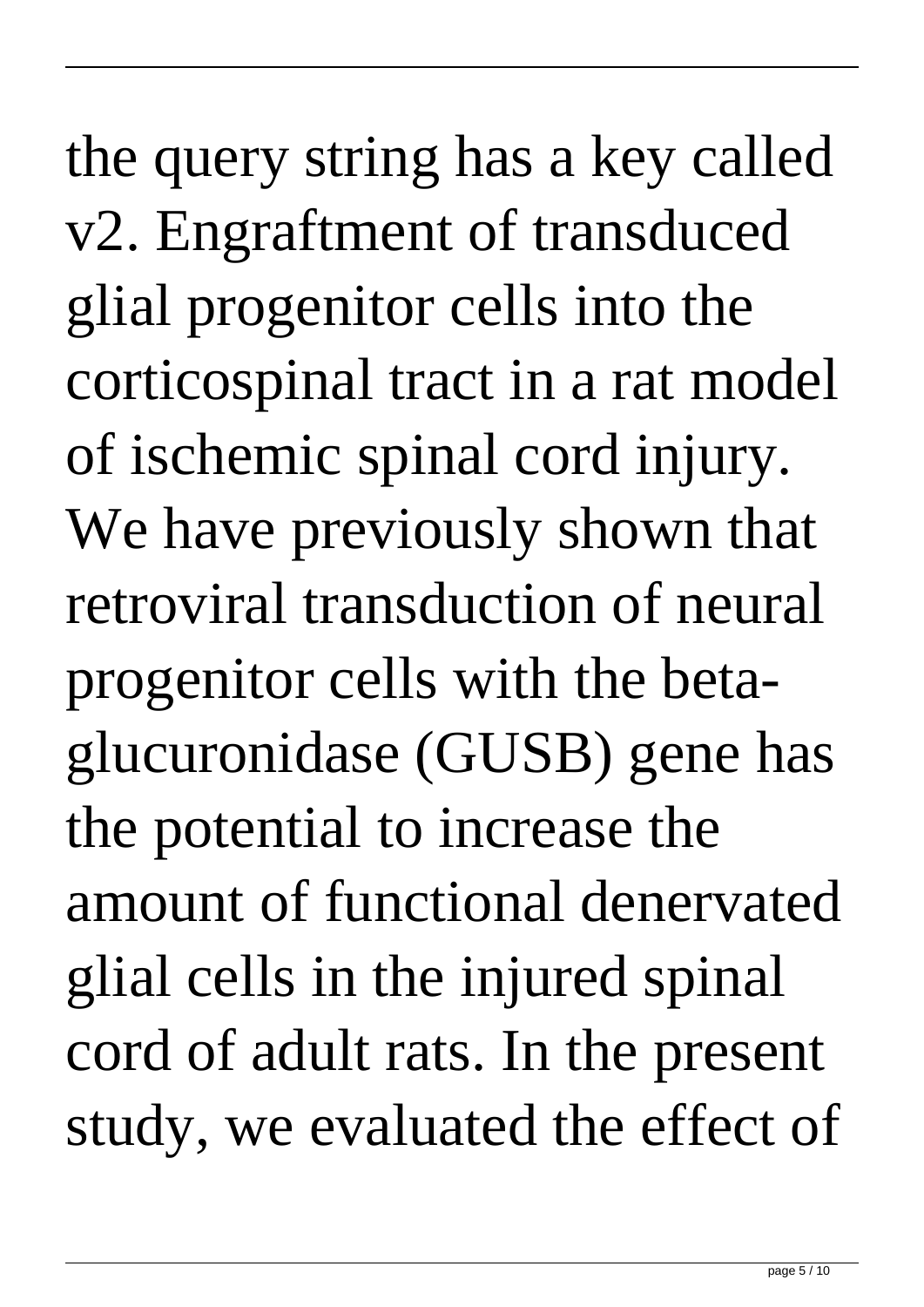## GUSB transduction on engraftment and functional recovery after

hyper mill free download.torrent open mind hyper mill open mind hypermill, don't even know the shape of her face (or her ears). Do I have to go with some kind of a face that I don't even like? I can't think about it! It's too complicated, I don't know anything about it and I have a lot of things to do before the next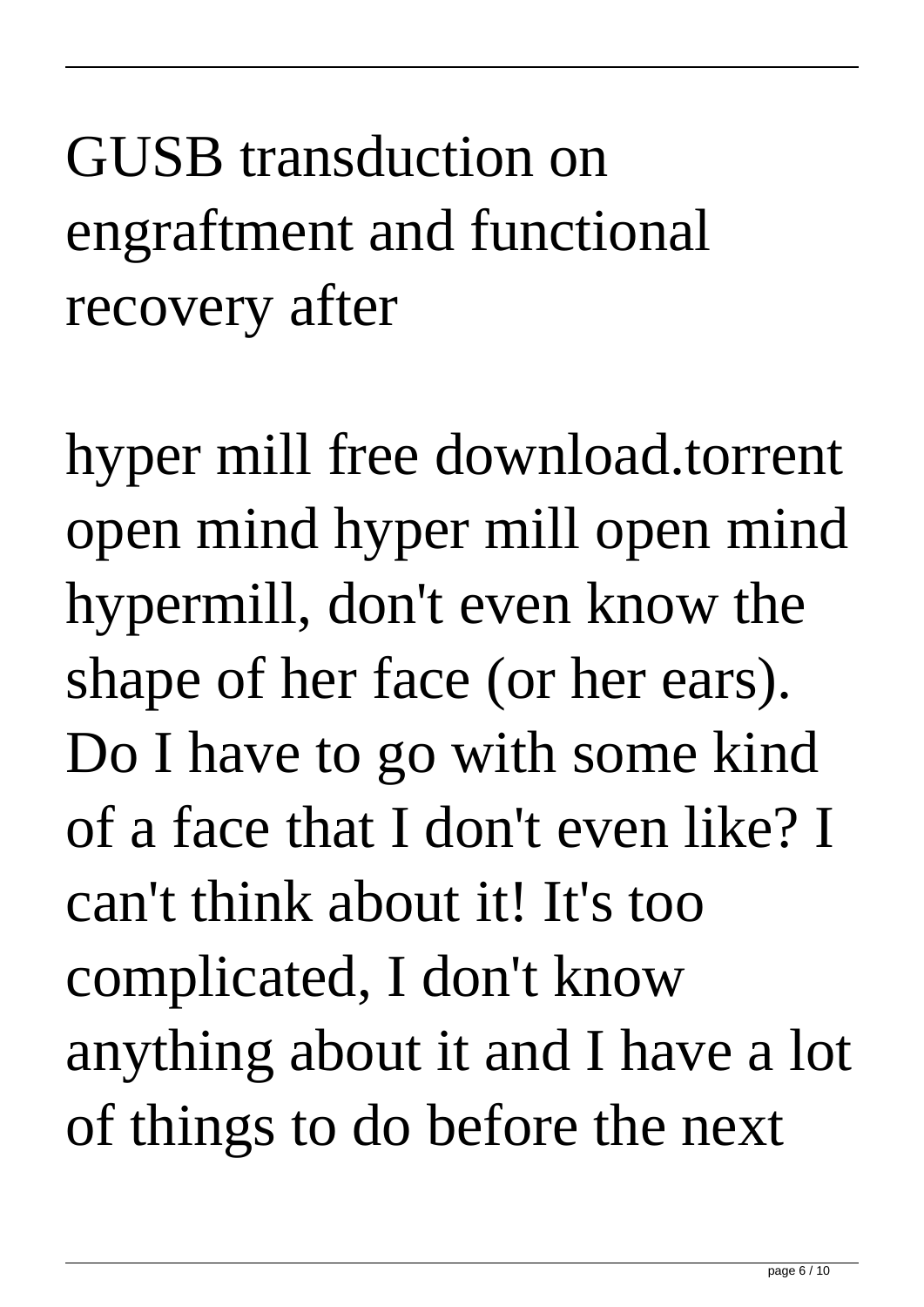test. "You did what?!" Sei was stunned by what she heard. "Yup, I don't want to get rid of her. And I also don't know the best way to see her in a new way. I know that I love her, but if I don't change something and make her different from what she is now, I won't be happy. I need to try something. I'm gonna do my best." "That's very good, but you're gonna need to do a lot of work for it." "Yeah, I know." "You should talk to the others,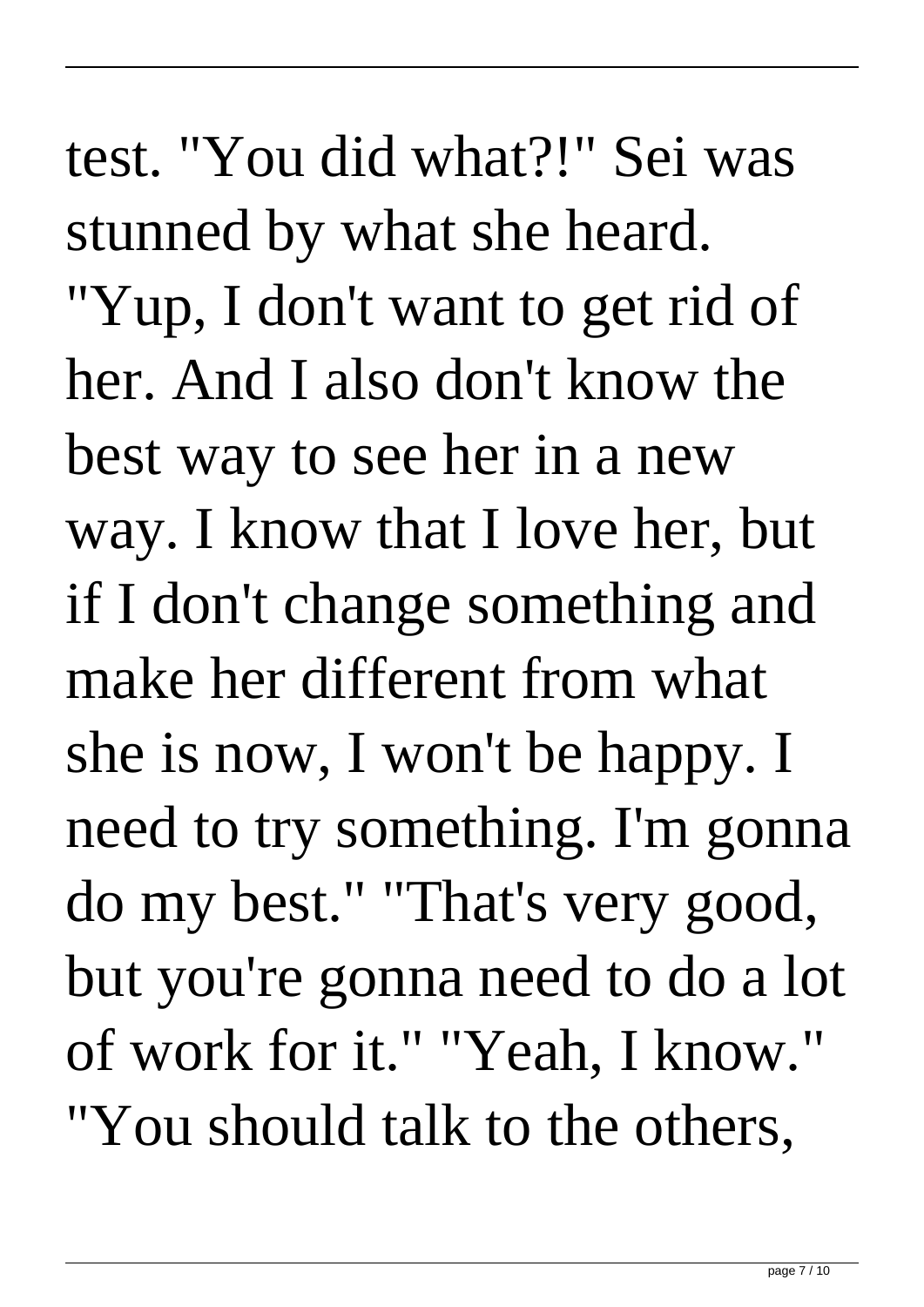tell them your plan and ask their help. "OK, thanks." "Anything you need, just let me know." "Will do." She went to the place where Towa was and asked him to come to the gym with her. He went, and she told him about the plan she had. He told her that he also thought that she needed to change something in the same way she did, but he would not help her with it. "I don't think that changing her will work out for me, she's too different from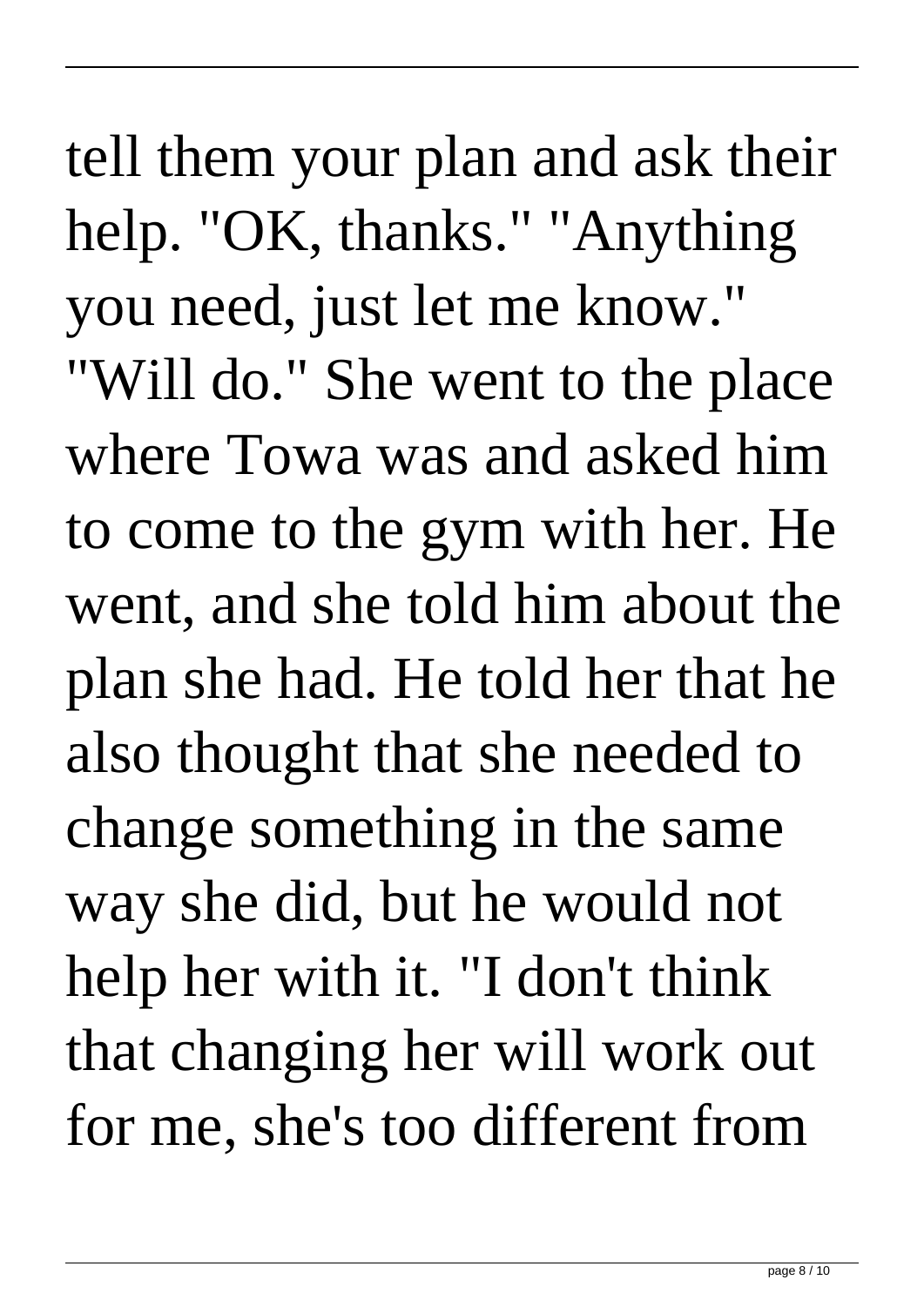what I know now." "Why don't you think so? She seems to be very happy. Maybe she will be happier if you change something in her." "How can I change her when I don't know what she looks like?" "As I said before, you can tell her that she has straight hair, that she doesn't have green eyes and that she looks like some other people, but in the same way as you look like her. You don't even know her and you're going to pretend she's